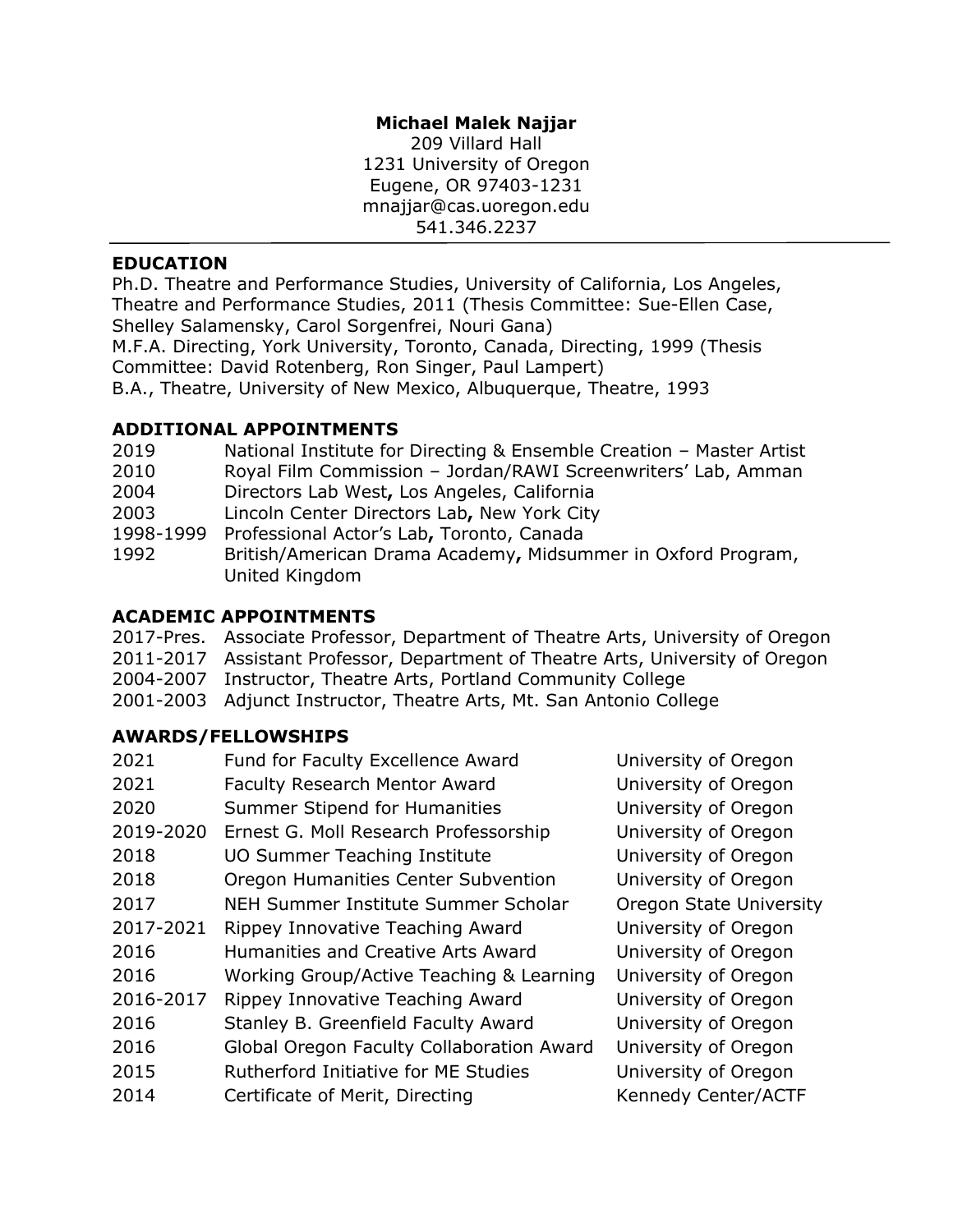| 2014       | Junior Professor Development Award                | University of Oregon   |
|------------|---------------------------------------------------|------------------------|
| 2014       | <b>OHC/CAS Faculty Author Subvention Grant</b>    | University of Oregon   |
| 2012-2013  | Rippey Innovative Teaching Award                  | University of Oregon   |
| 2007-2011  | Eugene V. Cota Robles Fellowship                  | <b>UCLA</b>            |
| 2009       | <b>UCLA Summer Research Mentorship</b>            | <b>UCLA</b>            |
| 2008       | Center for World Languages Scholarship            | <b>UCLA</b>            |
| 2008       | <b>Instructional Media Collections Mini-Grant</b> | <b>UCLA</b>            |
| 2004       | President's Award for Volunteer Service           | American Druze Society |
| 2003, 2007 | Master Teacher/Outstanding Service                | <b>BTYP</b>            |
| 1998-1999  | York Graduate Scholarship                         | <b>York University</b> |

# **BOOKS**

#### **Books in Print**

*Middle Eastern American Drama: Communities, Cultures and Creators* by Michael Malek Najjar, Bloomsbury/Methuen Drama (2021).

*Heather Raffo Iraq Plays: The Things That Can't Be Said*, ed. by Michael Malek Najjar, Bloomsbury/Methuen Drama (2021).

*The Selected Works of Yussef El Guindi*, ed. by Michael Malek Najjar, Bloomsbury/ Methuen Drama (January 2019).

*Six Plays of the Israeli-Palestinian Conflict*, ed. by Jamil Khoury, Michael Malek Najjar, and Corey Pond, McFarland & Company, Inc. (2019).

*Arab American Drama, Film and Performance: A Critical Study, 1908 to the Present,* by Michael Malek Najjar, McFarland & Company, Inc., Publishers (2015).

*Four Arab American Plays: Works by Leila Buck, Jamil Khoury, Yussef El Guindi, and Lameece Issaq & Jacob Kader*, ed. by Michael Malek Najjar, McFarland & Company, Inc., Publishers (2014).

#### **ARTICLES Articles in Press**

"Recreating Lost Homelands: Arab American Drama and Transnational Diasporic Loss," a journal article in *The French Review of American Studies/RFEA (Revue Française d'Etudes Américaines)*.

"Arab and Arab American Theatre: A Genre Absent from the American Theatrical Canon," co-authored with Samer Al-Saber in *Troubling Traditions: Canonicity, Theatre, and Performance in the US*, ed. by Lindsey Mantoan, Matthew Moore, and Angela Farr Schiller. Routledge Press.

#### **Invited Articles**

"Re-*Membering* Our Pasts*:* Denmo Ibrahim's Theatre of Transformation," in the *Brilliant Mind* playbill, Marin Theatre Company, May-June 2021. https://www.marintheatre.org/productions/brilliant-mind#overview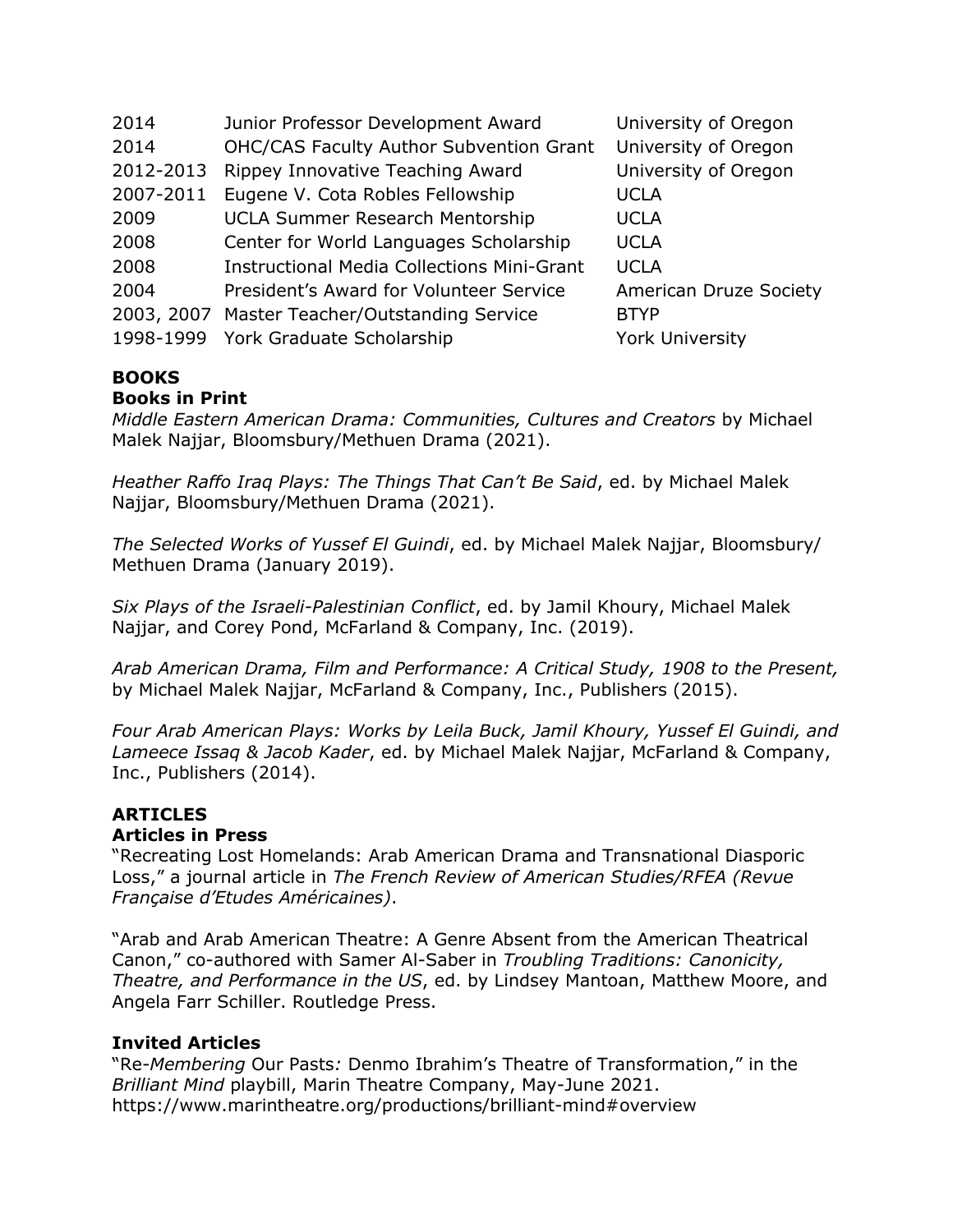"Theatre—It's Our Only Sanctuary: An Interview with Lebanese Theatre Director, Actress, and Professor Sahar Assaf," in *Arab Stages*, Volume 12 (Fall 2020) @ https://web.archive.org/web/20201201171600/https://arabstages.org/

"An Interview with Michael Malek Najjar," an article as part of Pangea World Theatre's "Call & Response: A Global Conversation on Art, Culture, and Human Rights" series @ https://www.pangeaworldtheater.org/call-response.

"Teaching Middle Eastern theatre: Challenges, Opportunities, and Rewards," in *Theater in the Middle East: Between Performance and Politics*, ed. by Babak Rahimi. Anthem Press (2020). Print.

"ReOrient 2019: A Homecoming for Golden Thread Alumni," an article for Golden Thread Productions' website @ https://goldenthread.org/posts/reorient-2019-ahomecoming-for-golden-thread-alumni/. (also appeared in print)

"Acting Arab/Arab Acting: The Phenomenology of Acting 'In Race,'" in *Arab American Aesthetics*, ed. by Theri Pickens. Routledge (2018): 99-113. Print.

"Theater: Plays by Women Playwrights, Directors, and Producers in Islamic Cultures," co-written with Zeina Salame, in *Encyclopedia of Women and Islamic Cultures* Online Edition (2018).

"Yussef El Guindi's Arab Spring: Revolutions, Upheavals, and Critical Critiques," an essay in *Arab Stages*, Volume 1, Number 4 (Spring 2016) @ https://web.archive.org/web/20201027095301/https://arabstages.org/category/vol ume-4/

"Yussef El Guindi and the Politics of Conflicted Allegiances," an essay included in the Portland Center Stage Resource Guide for Yussef El Guindi's *Threesome*, 2014-2015 theatre season @ https://www.pcs.org/assets/uploads/resource-guides/Threesome-Resource-Guide.pdf. (also appeared in print) [pp. 5-6]

"Theatre as an Optimistic Political Act: Lebanese Theatre Artist Sahar Assaf," a profile article in *Arab Stages*, Volume 3 (Fall 2015) @ https://web.archive.org/web/20160305163110/http://arabstages.org/

"'There's Nothing Funny About Your People': Muslim American Humor in the Post 9/11 World," in *Muslims and American Popular Culture*, ed. by Iraj Omidvar and Anne Richards. Praeger/Greenwood Press (2014): 3-17. Print.

#### **Book and Performance Reviews**

"Yussef El Guindi's Hostages: Thirty Years Later and Still Frighteningly Relevant." Rev. of Performance, dir. David Gassner, *Arab Stages*, Volume 11 (Fall 2019) @ https://web.archive.org/web/20201129185638/https://arabstages.org/category/vol ume-11/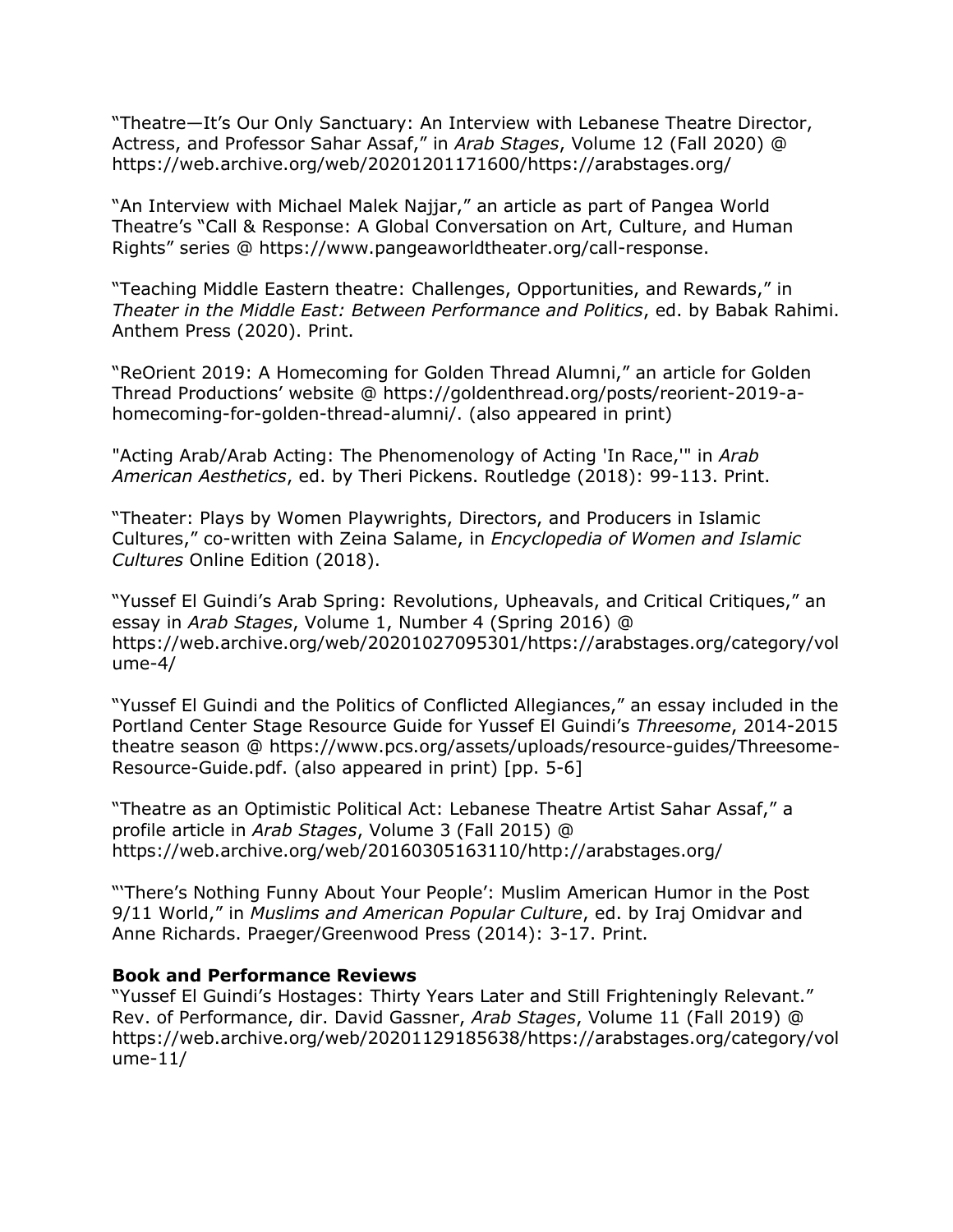"The Talented Ones." Rev. of Performance, dir. Jane Unger, *Theatre Journal*, Volume 70 (June 2018): 251-253.

"This Time." Rev. of Performance, dir. Kareem Fahmy, *Arab Stages*, Volume 5 (Fall 2016) @ https://web.archive.org/web/20201027083438/https://arabstages.org/category/vol ume-5/

"Ab: Beit Byout." Rev. of Performance, dir. Sahar Assaf and Raffi Feghali, *Arab Stages*, Volume 1, Number 4 (Spring 2016) @ https://web.archive.org/web/20161002020548/http://arabstages.org/

"*Inside/Outside: Six Plays from Palestine and the Diaspora,*" A Book Review by Michael Malek Najjar," in *Arab Stages*, Volume 1, Number 3 (Fall 2015) @ https://web.archive.org/web/20160109174855/http://arabstages.org/ "*The Revolt of the Young: Essays by Tawfiq al-Hakim*: The Gap Between Generations," A Book Review in *Arab Stages*, Volume 1, Number 2 (Spring 2015) @ https://web.archive.org/web/20150926100818/http://arabstages.org/

"Threesome." Rev. of Performance, dir. Chris Coleman, *Theatre Journal,* Volume 67, Number 3 2015: 554-556. Online @ https://muse.jhu.edu/article/597164/pdf and Print. [pp. 554-556]

"Radical Compassion and the Ethics of Cultural Representation," an online essay on *Howlround: a Center for the Theatre Commons,* February 14, 2014 @ http://howlround.com/radical-compassion-and-the-ethics-of-culturalrepresentation#sthash.eJb6VlQf.dpuf [no page indicators]

"Rolf C. Hemke's *Theatre in the Arab World: Struggling Against Insurmountable Odds*," A Book Review in *Arab Stages*, Volume 1, Number 1 (Fall 2014) @ https://web.archive.org/web/20200803154010/https://arabstages.org/category/vol ume-1/

"The Immigrant Returns: *The Book of Khalid* by Ameen Rihani," a Book Review, *Al-Jadid: A Review & Record of Arab Culture and Arts,* vol. 17, no. 64 (2012) @ http://www.aljadid.com/content/immigrant-returns [pp. 37]

"Re-evaluating the Syrio-American School: *Gibran, Rihani and Naimy: East-West Interactions in Early Twentieth-Century Arab Literature* by Aida Imangulieva," a Book Review, *Al-Jadid: A Review & Record of Arab Culture and Arts*, vol. 15, no. 62 (2011) @ http://www.aljadid.com/sites/default/files/issues/Jadid%2062%202-15- 11%20printer%20copy.pdf. [pp. 27]

"Understanding Who We Are: *A Country Called Amreeka* by Alia Malek," a Book Review, *Al-Jadid: A Review & Record of Arab Culture and Arts*, vol. 16, no. 62 (2011) @ http://www.aljadid.com/sites/default/files/issues/Jadid%2062%202-15- 11%20printer%20copy.pdf. [pp. 38]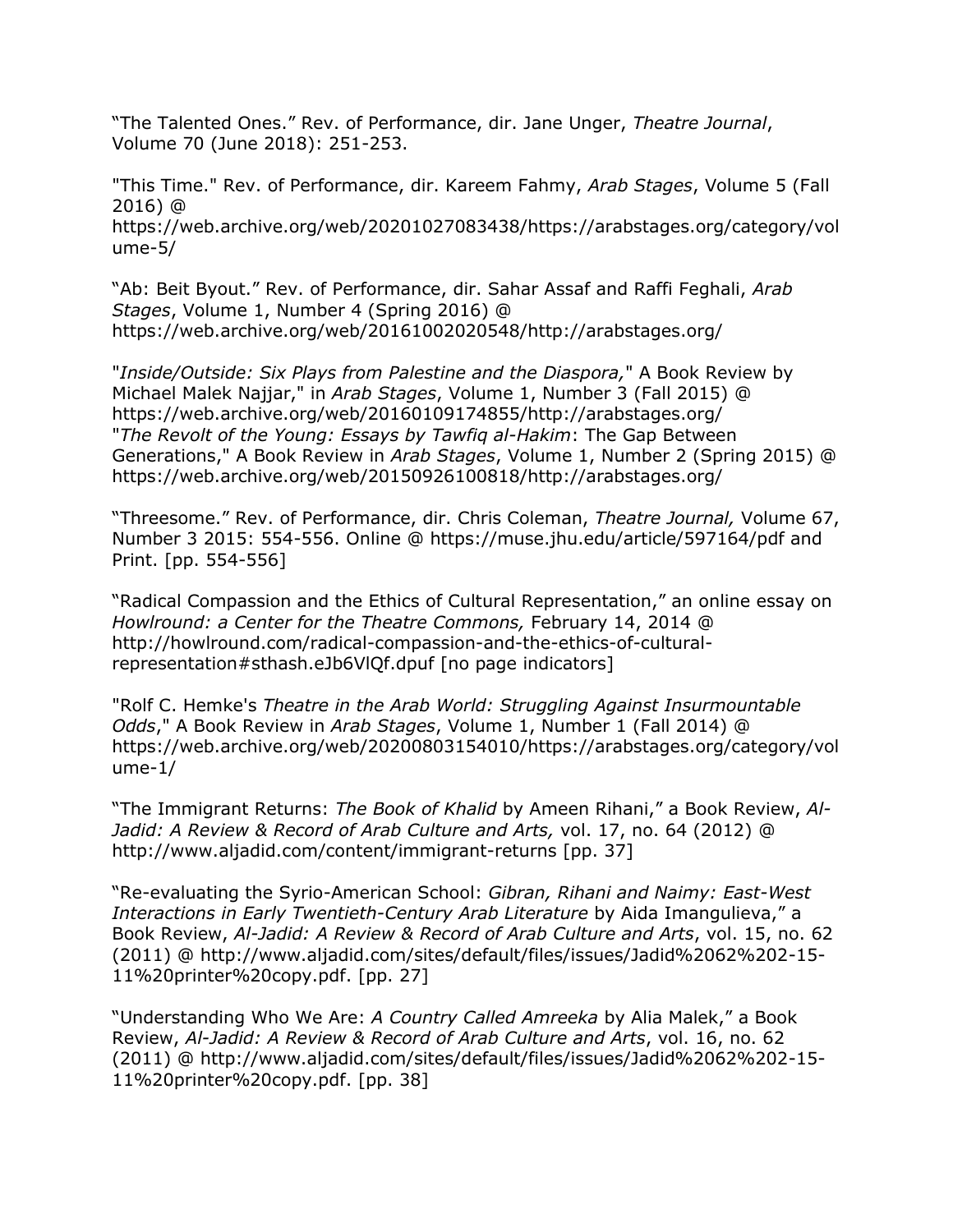"Loving His Country Through 'Metadrama': *Alfred Farag and the Egyptian Theater,*" a Book Review, *Al-Jadid: A Review & Record of Arab Culture and Arts*, vol. 15, no. 61 (2009) @

http://www.aljadid.com/sites/default/files/issues/Jadid 61 Digital.pdf. [pp. 33]

"Embracing Inbetweeness: *Race and Ethnicity in the Early Syrian American Diaspora* by Sarah M.A. Gualtieri," a Book Review, *Al-Jadid: A Review & Record of Arab Culture and Arts*, vol. 15, no. 61 (2009). @ http://www.aljadid.com/sites/default/files/issues/Jadid\_61\_Digital.pdf [pp. 39, 41]

"Nahda's Children: *Conscience of the Nation: Writers, State, and Society in Modern Egypt* by Richard Jacquemond," a Book Review, *Al-Jadid: A Review & Record of Arab Culture and Arts*, vol. 15, no. 60 (2009). http://aljadid.com/books/NahdasChildren.html [pp. 35-36]

#### **Miscellaneous Publications/Interdisciplinary Projects/Collaborations**

"2020 ATHE Conference Middle Eastern Theatre Focus Group Roundtable: Pedagogy and Absence," an article with Rana Esfandiary, Marjan Moosavi, Hala Baki, Samer Al-Saber, Bart Pitchford, and Reza Mirsajadi, in *Theatre Topics*, March 2021, Volume 31, Number 1. https://muse.jhu.edu/issue/44160

"Migration's Alienations: Bertolt Brecht's Mother Courage," an article co-written with Dorothee Ostmeier, *Konturen*, Vol. 11 (2020). http://journals.oregondigital.org/index.php/konturen/article/view/4801

"Casting Middle Eastern American Theatre: Cultural, Academic, and Professional Challenges," in *Casting a Movement: The Welcome Table Initiative*, ed. by Claire Syler and Daniel Banks. Routledge (2019): 72-81. Print.

"What I Learned," an article that is part of the "In Your Words" series in *SDC Journal*, Spring 2018: 7.

"Arab-American Theater," in *Routledge Encyclopedia of Modernism (REM)*, ed. by Stephen Ross, Routledge Press @ https://www.rem.routledge.com/articles/arabamerican-theater (DOI: 10.4324/9781135000356-REM1057-1).

"Laurence Olivier," *St. James Encyclopedia of Popular Culture*, Detroit: St. James Press (2000; 2012). [pp. 556-557]

"Community Theater," *St. James Encyclopedia of Popular Culture*, Detroit: St. James Press (2000; 2012). [pp. 573-574]

"*Death of a Salesman*," *St. James Encyclopedia of Popular Culture*, Detroit: St. James Press (2000; 2012). [pp. 678-679]

"*The Glass Menagerie*," *St. James Encyclopedia of Popular Culture,* Detroit: St. James Press (2000; 2012). [pp. 245]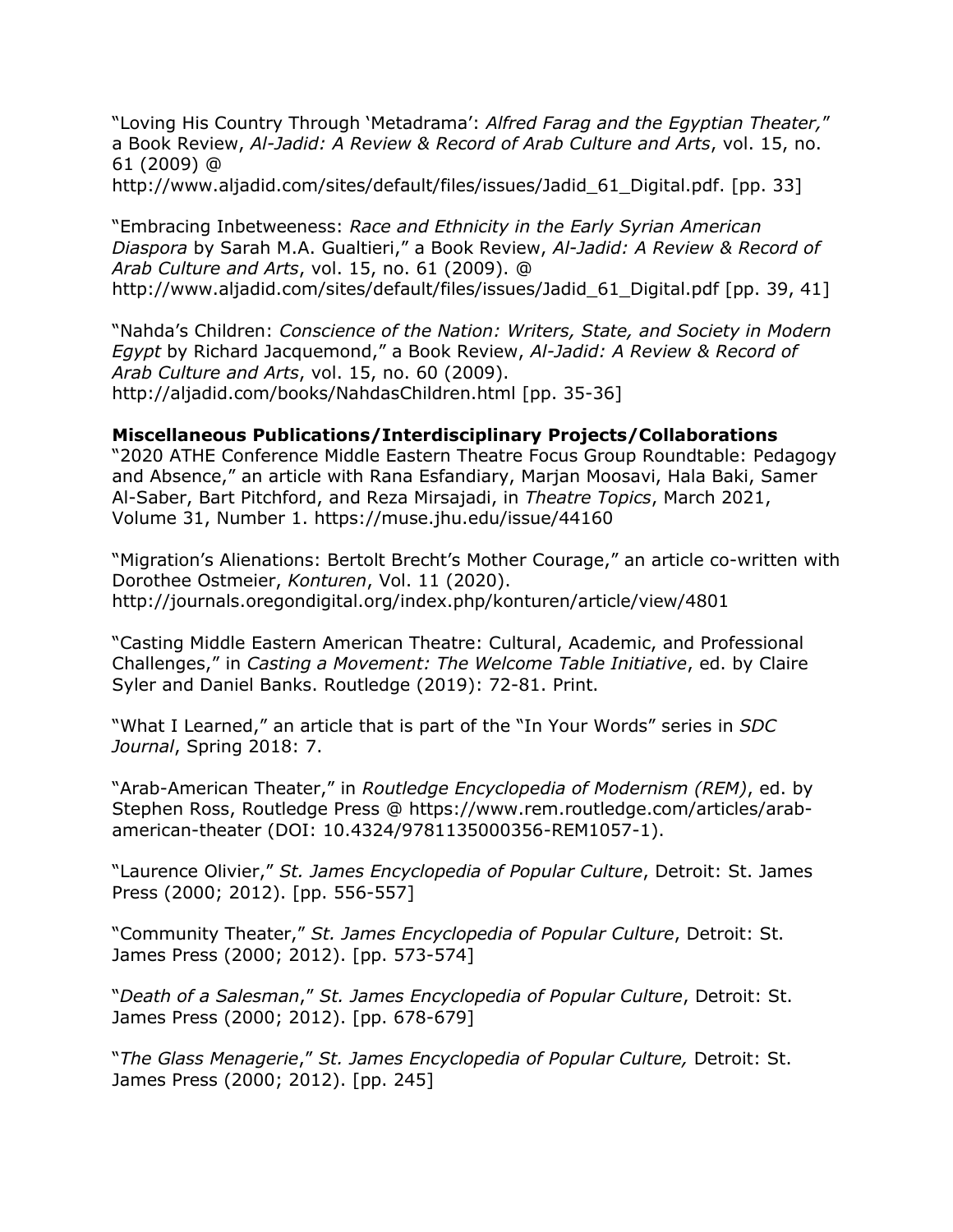"*Rent*," *St. James Encyclopedia of Popular Culture*, Detroit: St. James Press (2000; 2012).

"Hal Prince," *St. James Encyclopedia of Popular Culture*, Detroit: St. James Press (2000; 2012).

#### **DIRECTING/PLAYWRITING**

*The Land of Blood and Money* (book writer/lyricist), an ongoing musical collaboration with composer Ronnie Malley.

*We Live for Hope* (Playwright), an ongoing theatre collaboration with Silk Road Rising, Chicago.

| Art                              | Director        | Oregon Contemporary Theatre             | 2021 |
|----------------------------------|-----------------|-----------------------------------------|------|
| People of the Book               | Director        | University of Oregon/Zoom               | 2021 |
| Sons of the Prophet              | Director        | University of Oregon                    | 2020 |
| Zafira and the Resistance        | Director        | New Arab American Theatre Works         | 2019 |
| Scenes from 71* Years            | Director        | <b>Golden Thread Productions</b>        | 2019 |
| Mother Courage                   | Director        | University of Oregon                    | 2018 |
| <b>When Farah Cries</b>          | Director        | <b>Golden Thread Productions</b>        | 2017 |
| Semitic Commonwealth             | Lead Director   | Silk Road Rising                        | 2017 |
| James Joyce's The Dead           | Director        | University of Oregon                    | 2016 |
| Game of Patience                 | Director        | Staged Reading, Univ. of Oregon         | 2016 |
| Scorched                         | Director        | University of Oregon                    | 2016 |
| Pride & Prejudice                | Director        | University of Oregon                    | 2014 |
| Ecstasy: A Water Fable           | Director        | University of Oregon                    | 2014 |
| 9 Parts of Desire                | Director        | University of Oregon                    | 2013 |
| Arabian Nights                   | Director        | University of Oregon                    | 2012 |
| The Two Faced                    | Director        | <b>RAWI Conference</b>                  | 2012 |
| Talib                            | Director/Writer | Silk Road Rising                        | 2010 |
| Hamlet                           | Director        | Bend Theatre for Young People           | 2007 |
| Swanwhite                        | Director        | Portland Community College              | 2007 |
|                                  |                 |                                         | 2007 |
| Love of the Nightingale          | Director        | Portland Community College              |      |
| <b>Back of the Throat</b>        | Director        | ARTBEAT/Port. Comm. College             | 2007 |
| Man Who Had All The LuckDirector |                 | Portland Community College              | 2006 |
| Urinetown                        | Director        | Portland Community College              | 2006 |
| <b>Three Sisters</b>             | Director        | Bend Theatre for Young People           | 2005 |
| The Winter's Tale                | Director        | Portland Community College              | 2005 |
| Nora                             | Director        | Portland Community College              | 2004 |
| Metamorphoses                    | Director        | Bend Theatre for Young People           | 2004 |
| Medea                            | Director        | Whitmore-Lindley Theatre, CA            | 2004 |
| <b>Titus Andronicus</b>          | Director        | Tre Stage/Neoclassical Theatre Co. 2003 |      |
| The Laramie Project              | Director        | Bend Theatre for Young People           | 2003 |
| Lysistrata                       | Director        | Lincoln Center Directors Lab            | 2003 |
| <b>Precious Stones</b>           | Director        | Silk Road Rising                        | 2003 |
| <b>USA</b>                       | Director        |                                         | 2002 |
|                                  |                 | Mt. San Antonio College, CA             |      |
| <b>Recklessness</b>              | Director        | Bend Theatre for Young People           | 2002 |
| Can't Take It With You           | Director        | Mt. San Antonio College, CA             | 2001 |
| Midsummer Night's Dream Director |                 | Mt. San Antonio College, CA             | 2000 |
| Lucky Dollar, Private Eye        | Director        | Bend Theatre for Young People           | 2000 |
| Voices in the Wind               | Director        | Waterworks Theater, Los Angeles<br>2000 |      |
| Twelfth Night                    | Director        | Bend Theatre for Young People           | 1999 |
| Piano                            | Director        | York University, Toronto                | 1998 |
| Neruda: Amor y Dolor             | Director        | S. Broadway Cultural Center             | 1997 |
| <b>Blood Wedding</b>             | Director        | Riverside Repertory Theatre             | 1996 |
| Much Ado About Nothing           | Director        | Riverside Repertory Theatre             | 1995 |
| Road                             | Director        | Riverside Repertory Theatre             | 1994 |
|                                  |                 |                                         | 1994 |
| A Lie of the Mind                | Director        | Riverside Repertory Theatre             |      |
| Look Back in Anger               | Director        | Riverside Repertory Theatre             | 1993 |
| The Tempest                      | Director        | Riverside Repertory Theatre             | 1992 |
| Betrayal                         | Director        | Riverside Repertory Theatre             | 1991 |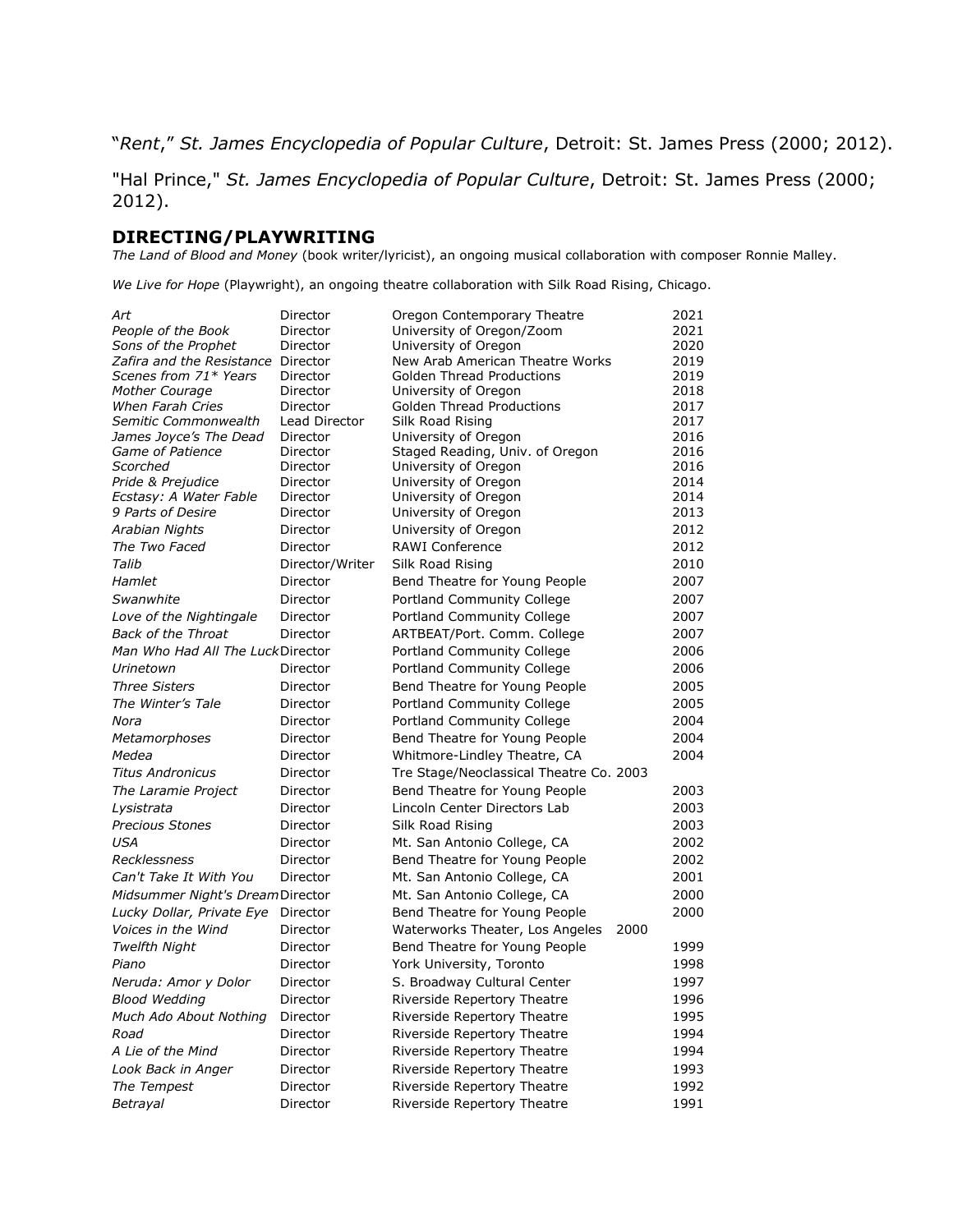#### **LECTURES**

#### **Invited**

Public Lecture: "Middle Eastern American Theatre: A Polycultural Mosaic" at the Osher Lifelong Learning Institute at the University of Oregon (OLLI), October 14, 2020.

Public Lecture: "Middle Eastern American Theatre: A Polycultural Mosaic" at the Oregon Humanities Center at the University of Oregon, February 21, 2020.

Co-Lecturer (with Professor Dorothee Ostmeier): "Bertolt Brecht's *Mother Courage:* Migration's Alienations," as part of the "Writing Migrations Conference" at the University of Oregon, May 4<sup>th</sup>, 2018.

Presenter: "Political Theatre in the Middle East." A public lecture with American University of Beirut Assistant Professor Sahar Assaf at The University of Oregon, May 27, 2016.

"Mind the Gap: Dramatizing the Space Between the Arab and the American." A public lecture delivered at the American University of Beirut, December 2, 2015.

#### **Lectures/Panels at Other Conferences**

Panelist: "Reclamation and Resistance: Arab American Theater Responds to its Contexts," Thursday, August 5, 2021, Association for Theatre in Higher Education (ATHE), RE: ATHE Conference, August 5-8, 2021.

Facilitator: "Empowered Spaces-a Panel Discussion with BIPOC Artists and Advocates," Thursday, July 22, 2021 @ https://lanearts.org/roundtables/

Interviewer: "NO SUMMARY: Bridging the Past to a New Era with Golden Thread Productions," Friday, May 28, 2021 @ https://howlround.com/happenings/nosummary-bridging-past-new-era

Host: "Non-Profit Organizations and How 2020 Highlighted Their Importance," November 7, 2020, Network 1017 @ https://www.facebook.com/network1017/videos/non-profit-organizations-and-how-2020-highlighted-their-importance-november-7-20/363026411623530/

Panelist: "Rabita 2020: The Arab American Arts Scene in New York," October 14, 2020, Lebanese American University @ https://youtu.be/tfMLCvYmns4

Panelist: "The Theatre Arts," Muslim Network TV, Thursday, October 15, 2020 @ https://www.youtube.com/watch?v=zRmaJ2IGIPs

Host: "A Conversation with MENA Theater Makers with Evren Odcikin, Jamil Khoury & Tracy Cameron Francis Moderated by Dr. Michael Najjar," ADC, Thursday, August 13, 2020 @

https://www.facebook.com/watch/live/?v=296530098102870&ref=search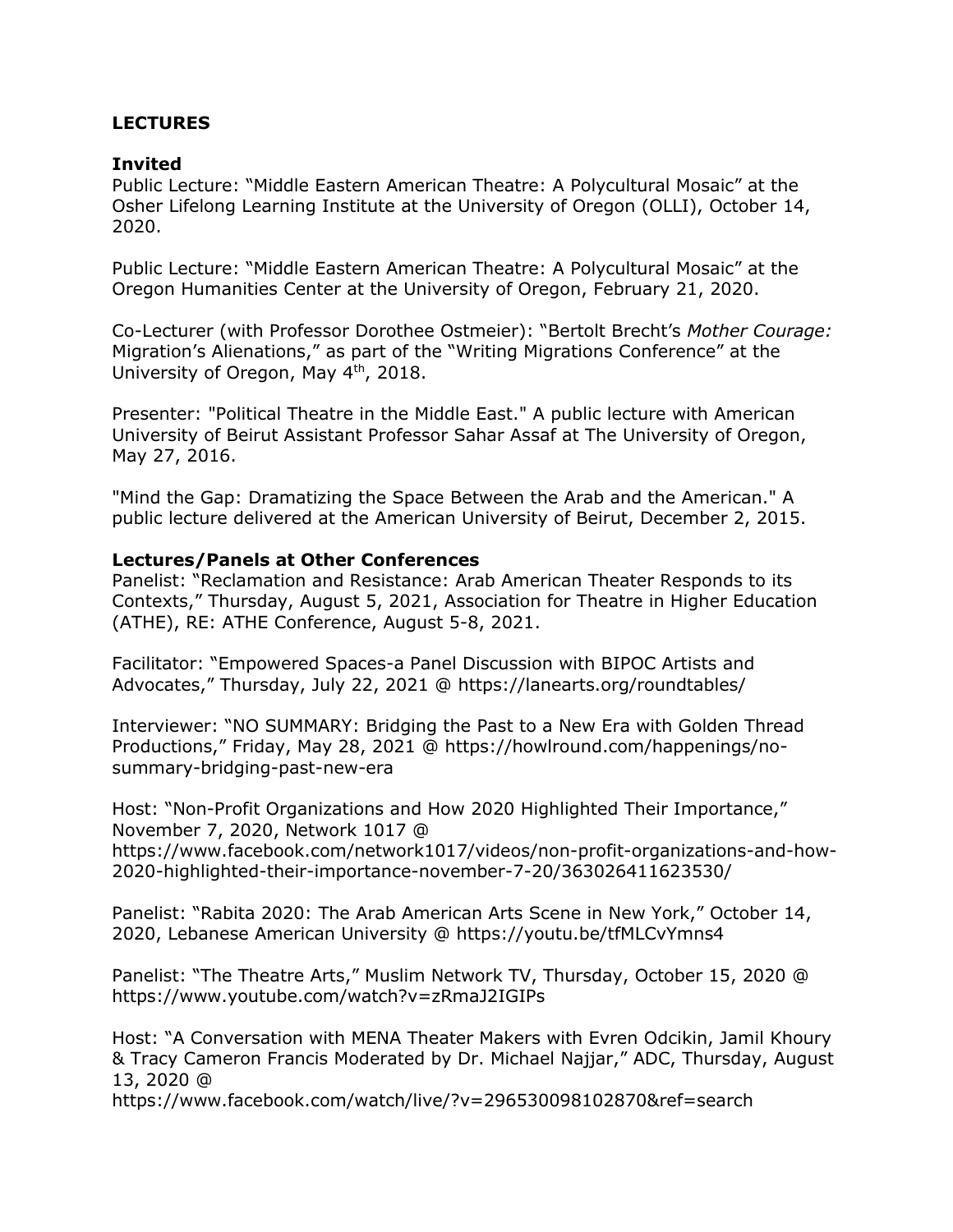Host: "Arab Women Center Stage: A Conversation with Four Pioneering Female Theatre Artists: Sahar Assaf, Hala Baki, Nagham Wehbe, and Fidaa Zidan," Saturday, June 20, 2020. http://www.network1017.com/arab-women-center-stagea-conversation-with-four-pioneering-female-theatre-artists/

Interviewee: "Arab American Performing Arts and Film," February 22, 2020, Network 1017 @ https://www.podbean.com/media/share/pb-a3eqhd47b06?utm\_campaign=u\_share\_ep&utm\_medium=dlink&utm\_source=u\_share

Panelist: "Reclamation and Resistance: Arab American Theater Responds to its Contexts" at the Association for Theatre in Higher Education, August 5-8, 2021.

Public Lecture: "Theatre in a Time of Pandemic: New Voices 2020" at the University of Oregon Student Success Summit, Friday, February 5, 2021.

Roundtable Panelist: "Pedagogy and Absence" with Hala Baki, Rana Esfandiary, Sarah Fahmy, Reza Mirsajadi, Marjan Moosavi, and Bart Pitchford at the Association for Theatre in Higher Education (ATHE) 2020 Virtual Conference, July 24, 2020.

Co-Presenter: "Migration's Alienations: Bertolt Brecht's Mother Courage," an academic/performance presentation with Dorothee Ostmeier at the Writing Migration Conference, University of Oregon, May 4, 2018. https://cllas.uoregon.edu/tag/writing-migration-conference/

Panel Organizer: "MENA in the Academy: How Can Academics and Practitioners Partner to Increase MENA Productions and Publications in Academia?" at the MENA Theatre Artists' Convening, ReOrient Festival 2019, Golden Thread in San Francisco, November 9, 2019.

Panelist: "Directing Praxis: Lou Bellamy, Diane Rodriguez, Michael Malek Najjar, Tammy Haili'ōpua Baker and Diane Roberts" at Pangea World Theatre, Minneapolis, Monday, July 15, 2019.

Panelist: "Arab-American Theatre: An Overview of What is Happening Locally and Nationally" for the Kennedy Center/American College Theatre Festival, Eugene, Oregon, September 26, 2019.

Panelist: "The Druze in Film and on the Theatrical Stage: Representations, Fictions, and Inventions" for The Druze Millennium: Celebrating a Thousand Years of Diversity Conference, the American University of Beirut, October 30 and 31, 2018.

Panelist: "The Border and Its Meaning: Forgotten Stories featuring Laila Lalami" for UO Center for the Study of Women in Society, Wednesday, April 25, 2018.

Participant: "Representing Muslim Bodies" Working Session, American Society for Theatre Research (ASTR) National Conference, Atlanta, Georgia, Sunday, November 19, 2017.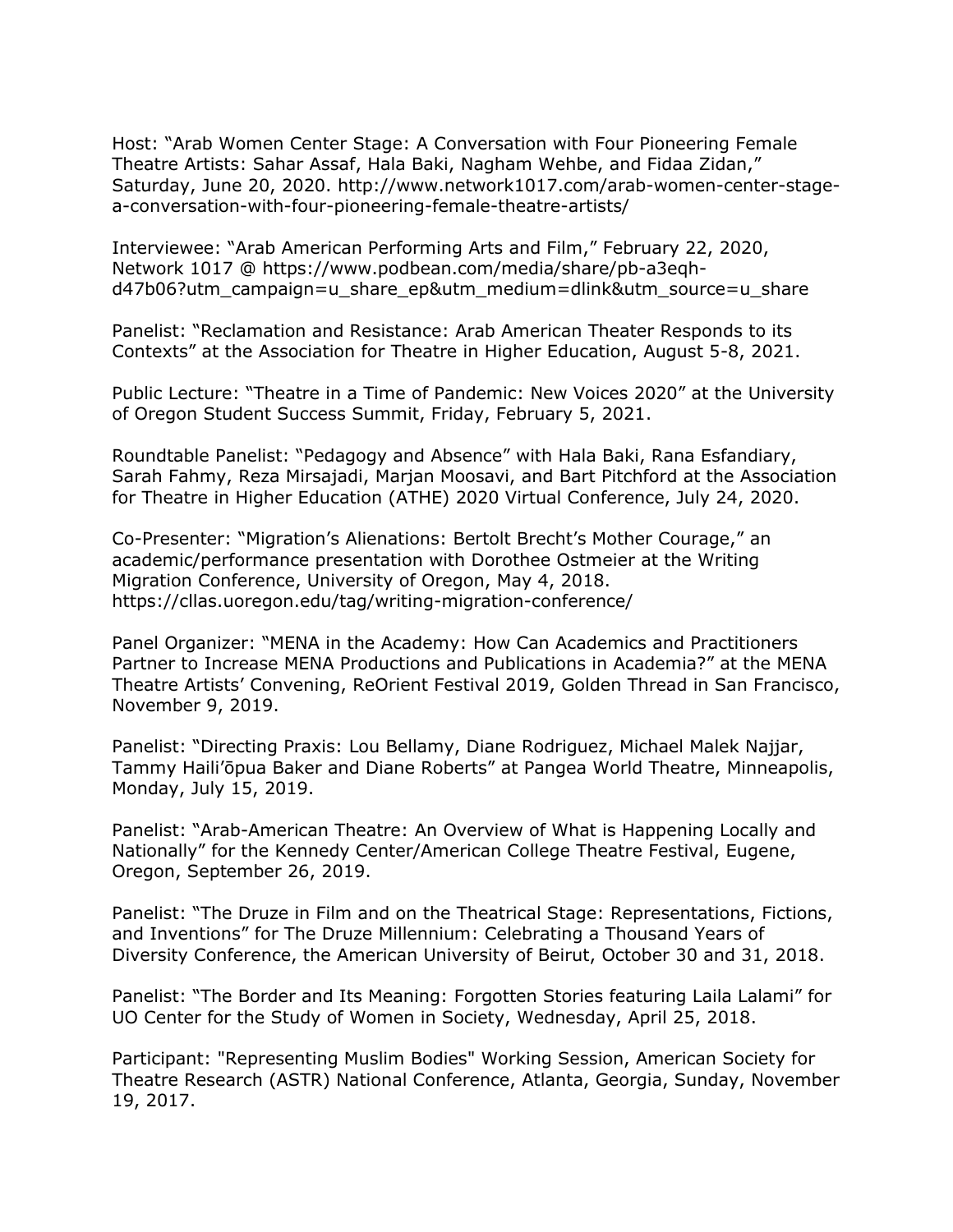Co-Moderator: "Middle Eastern and Muslim American Theatre Artists: Now More Than Ever" Identity Affinity Group Session, Theatre Communications Group (TCG) National Conference, Thursday, June 8, 2017.

Panelist: "Amplifying Our Voices: Muslim & Middle Eastern American Theatre Artists Take Center Stage" panel, Portland Institute for Contemporary Art/BoomArts, Friday, June 9, 2017.

Respondent: "Beyond Orientalism & West and Central Asian American Artists Keynote Address" panel, Consortium of Asian American Theaters & Artists (CAATA) "Seismic Shifts" Conference at the Oregon Shakespeare Festival, October 1, 2016 (http://howlround.com/livestreaming-the-consortium-of-asian-american-theatersartists-national-conference-festival-ashland).

Panel Moderator: "Middle Eastern American Theatre: Genesis, Challenges, and the Future." A group panel discussion with Kathryn Haddad, Sevan K. Greene, Armina LaManna, Danny Bryck, and Leila Ghaznavi at University of Oregon Hope Theatre, September 30, 2016.

Co-Chair: "Roundtable on Arab and Arab-American Theater." A roundtable discussion co-chaired with Jamil Khoury at the 2016 Middle East America Convening held at The Lark, New York City, May 18-19, 2016.

Presenter: "Yussef El Guindi's Arab Spring: Revolutions, Upheavals, and Critical Critiques." A conference paper presented at the Performance Studies International Conference, Beirut, Lebanon, December 5, 2015.

"*Love and Information:* Directing and Performing Churchill in the Digital Age." An acting and directing workshop to be held at the American University of Beirut, Lebanon, December 3, 2015.

Chair: "Towards Arab American Theatre." Martin E. Segal Theatre Center, The City University of New York, December 2014.

Chair: "Re/Presenting the Arab World: Arab American Playwrights Bridging the Divide." Center for Ethnic, Racial & Religious Understanding, Queens College, New York, December 2014 (https://youtu.be/nH-Kst\_ChbQ).

Chair: "Arab American Playwrights: Michael Malek Najjar, Leila Buck, Lameece Issag, Jacob Kader, and Jamil Khoury." RAWI+MIZNA 5<sup>th</sup> National Gathering, Minneapolis, September 2014.

Presenter: "Reclaiming Arab American Theatre History: The Dramatic Works of Rihani, Gibran, and Naimy," a conference paper presented at the Comparative Drama Conference, Baltimore, MD, April 2014.

Presenter: "Real" and "Fake" Arabs: Intra-Arab Conflict Among Arab-American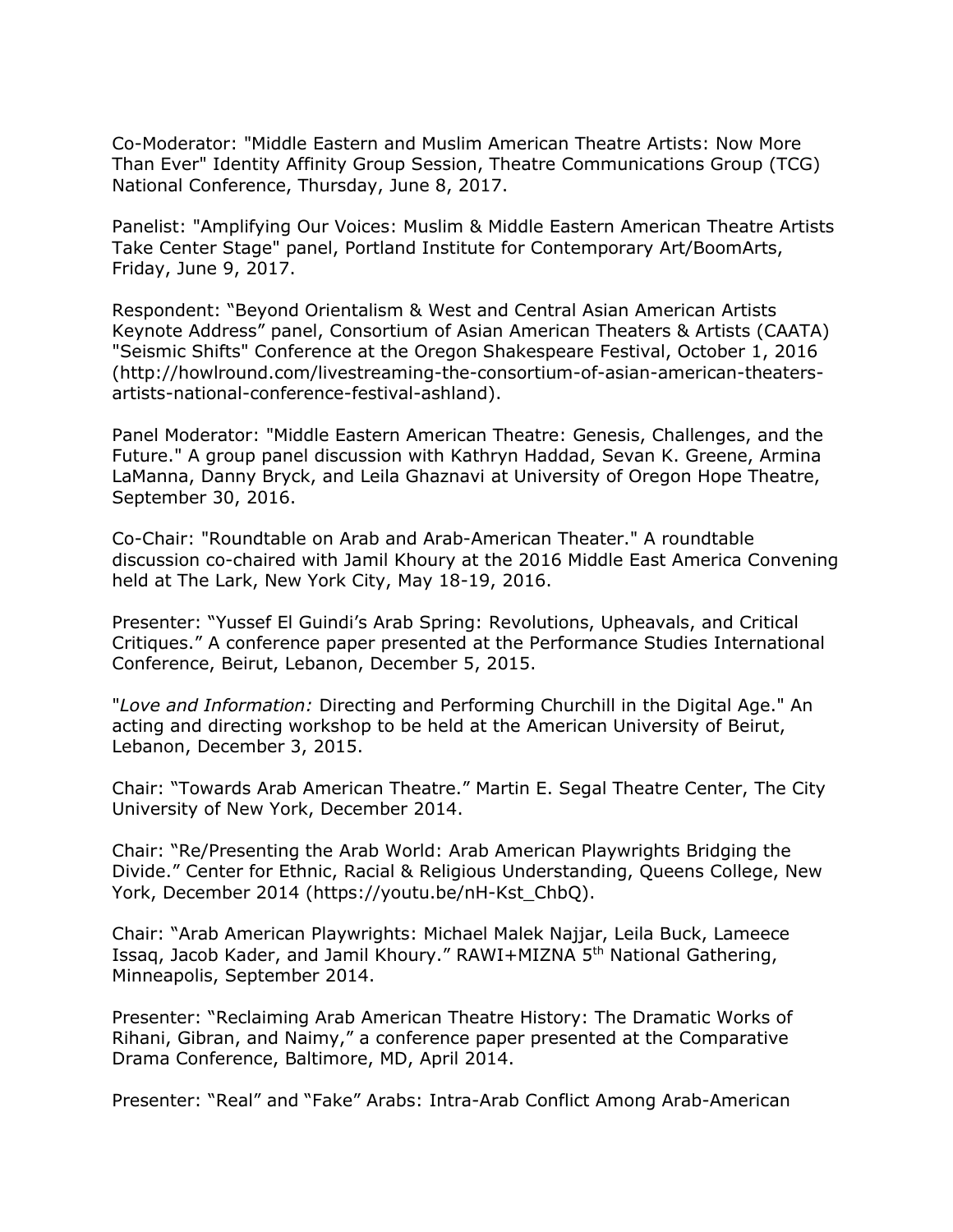Literati from Gibran to El Guindi," a conference paper presented at the Radius of Arab American Writers (RAWI) Conference, Arab American National Museum, Dearborn, MI, June 2012.

Presenter: "War, the Hyperreal, and Its Bloody Consequences: Jonathan Holmes' *Fallujah* and Gregory Burke's *Black Watch*," a working session paper, the American Society for Theatre Research (ASTR) Conference, Seattle, WA, November 2010.

Presenter: "Going It Alone: Arab American Drama and the Politics of Performance," presented at the Radius of Arab American Writers (RAWI) Conference, University of Michigan, Ann Arbor, June 2010.

Presenter: "*De*fying or *Re*ifying Stereotypes: Jackie Salloum's *Planet of the Arabs*," presented at the Comparative Drama Conference, Culver City, CA, March 2010.

Presenter: "Recasting Hollywood: Arab American Films and Filmmakers," presented at the Southwest/Texas Popular and American Cultures Association Conference, Albuquerque, NM February 2010.

Participant: "Re-Patriotical Acts: Arab and Muslim American Playwrights Reclaiming Democracy," a working session paper presented at the American Society for Theatre Research (ASTR) Conference, San Juan, Puerto Rico, November 2009.

Presenter: "(Mis)Representing Arabness: Transposing Wajdi Mouawad's *Littoral/Tideline* from Stage to Screen," presented at the Staging the Middle East Conference, University of California, Riverside, April 2009.

Presenter: "Colonial and Post-Colonial Tragedies in British Occupied Egypt and American Occupied Iraq," presented at the Comparative Drama Conference, Culver City, CA, March 2008.

#### **REVIEWS OF PUBLICATIONS**

Ali, Roaa, "Reviewed Work: *Arab American Drama, Film, and Performance: A Critical Study, 1908 to the Present* by Michael Malek Najjar" in *Ecumenica*, Vol. 11, No. 2, www.jstor.org/stable/10.5325/ecumenica.11.2.0079.

Bergenstock, Marina J., "*The Selected Works of Yussef El Guindi* edited by Michael Malek Najjar," in *Ecumenica: Performance and Religion*, Vol. 13, No. 2, 2020, http://www.ecumenicajournal.org/ecumenica-13-2/

Ellis, Angele, "Ghostly Performances: Arab-American 'Otherness' and Haunted Stereotypes" in *Al Jadid: A Review & Record of Arab Culture and Arts*, Vol. 19, No. 69, 2015. https://www.aljadid.com/content/ghostly-performances-arab-american- %E2%80%98otherness%E2%80%99-and-haunted-stereotypes

Freij, Maysoun, "Michael Malek Najjar, ed., *Four Arab American Plays: Works by Leila Buck, Jamil Khoury, Yussef El Guindi, and Lameece Issaq & Jacob Kader*," in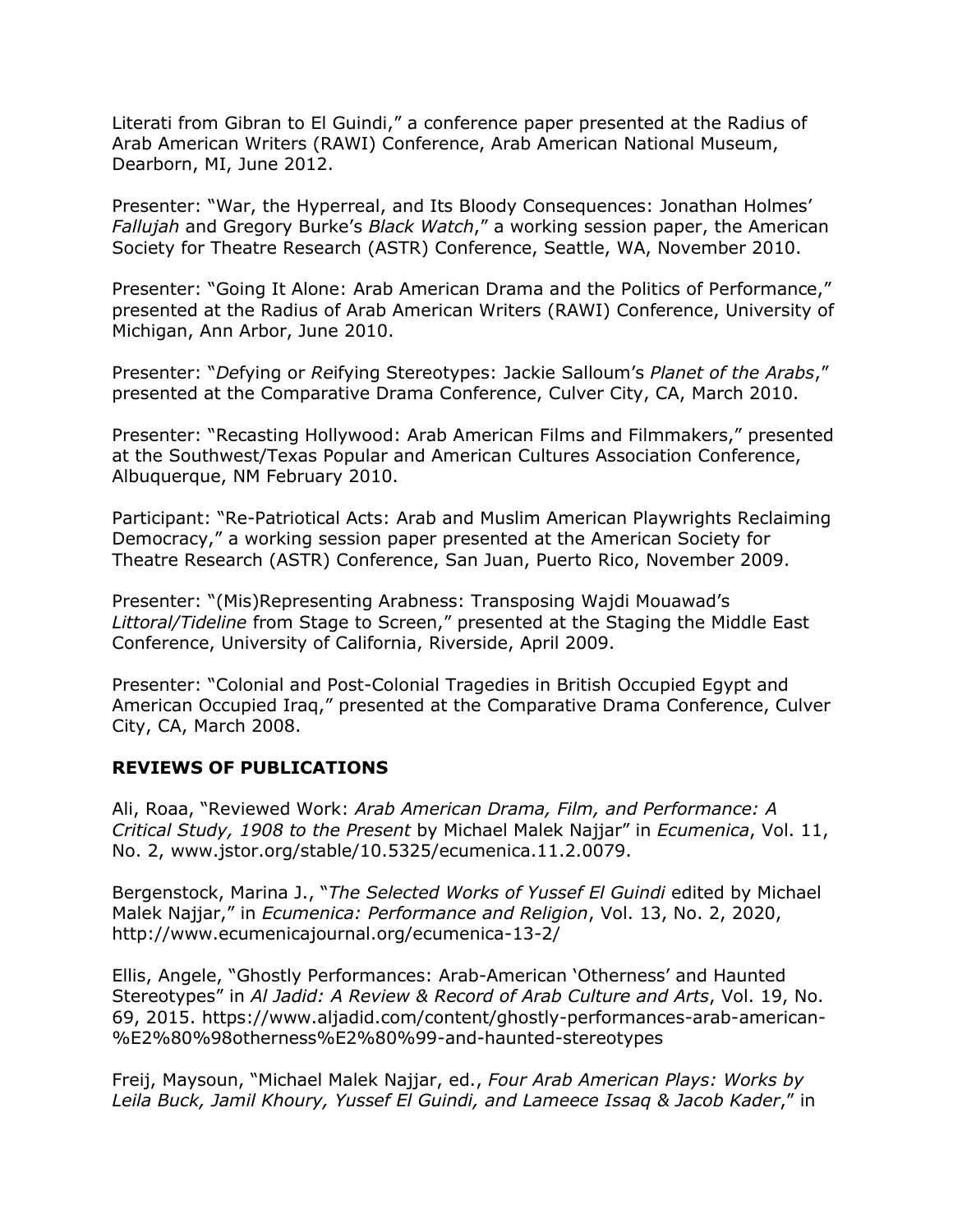*Mashriq & Mahjar: Journal of Middle East and North African Migration Studies*, Vol. 2, No. 2 (2014).

https://lebanesestudies.ojs.chass.ncsu.edu/index.php/mashriq/article/view/47

Ibrahim, Areeg, "Review of the *Selected Works of Yussef El Guindi* edited by Michael Malek Najjar" in *Arab Stages,* Volume 12, https://arabstages.org/2020/11/review-of-the-selected-works-of-yussef-el-guindiedited-by-michael-malek-najjar/

Qutait, Tasnim, "Review of Michael Malek Najjar: *Arab American Drama, Film and Performance: A Critical Study, 1908 to the Present*" in *Studia Neophilologica*, 87: sup 1, 136-137. https://doi.org/10.1080/00393274.2015.1026143 Spearman, Peter, "*The Selected Works of Yussef El Guindi*" in *TDR: The Drama Review*, Vol. 64, No. 2, Summer 2020 (T246), https://direct.mit.edu/dram/article/64/2%20(246)/185/96227/More-Books.

Wathington, Priscilla, "Cultural Critism As Comedy in El Guindi's 'Selected Works'," in *Al Jadid: A Review & Record of Arab Culture and Arts*, Vol. 23, no. 76.

Ziter, Edward, "*Arab American Drama, Film and Performance: A Critical Study, 1908 to the Present* by Michael Malek Najjar (review)," in *TDR: The Drama Review,*  Volume 60, Number 4, Winter 2016 (T232), 167-169. https://muse.jhu.edu/article/638838/pdf

# **TEACHING**

#### **Courses**

- HC 221H: Middle Eastern American Theatre (W 21)
- TA 199: College Connections (F 14)
- TA 324: Production  $(S$  14 W 15)
- TA 325: Performance (S 12, W 13, W 14, S 14, F 14, W 16)
- TA 364: Play Direction (S 16, S 18)
- TA 367: Theatre History I (F 11, F12, F 14, F 15, F 19)
- TA 369: Theatre History III (S 11, S 12, S 14, S 15, S 20, S 21)
- TA 403H: Thesis  $(S<sub>15</sub>)$
- TA 410: Advanced Playwriting (W 15)
- TA 465: Playwriting (F 13, F 14, F 15, F 18, F 19, F 20)
- TA 470: Theatre Futures (F 11, F 12, W 13, W 19)
- TA 472: Arab American Theatre (W 12, S 14)
- TA 472: Israeli-Palestinian Theatre (F 18)
- TA 472: Middle Eastern Theatre (S 16, S 18)
- TA 472: Theatre of Exile (W 13)
- TA 510: Advanced Playwriting (W 15, W18)
- TA 572: Arab American Theatre (W 12, S 14)
- TA 572: Middle Eastern Theatre (S 16)
- TA 572: Theatre of Exile (W 13)
- TA  $601$ : Research (W 14)
- TA 603: Dissertation (W 14, S 14, W 15, S 15, F 15)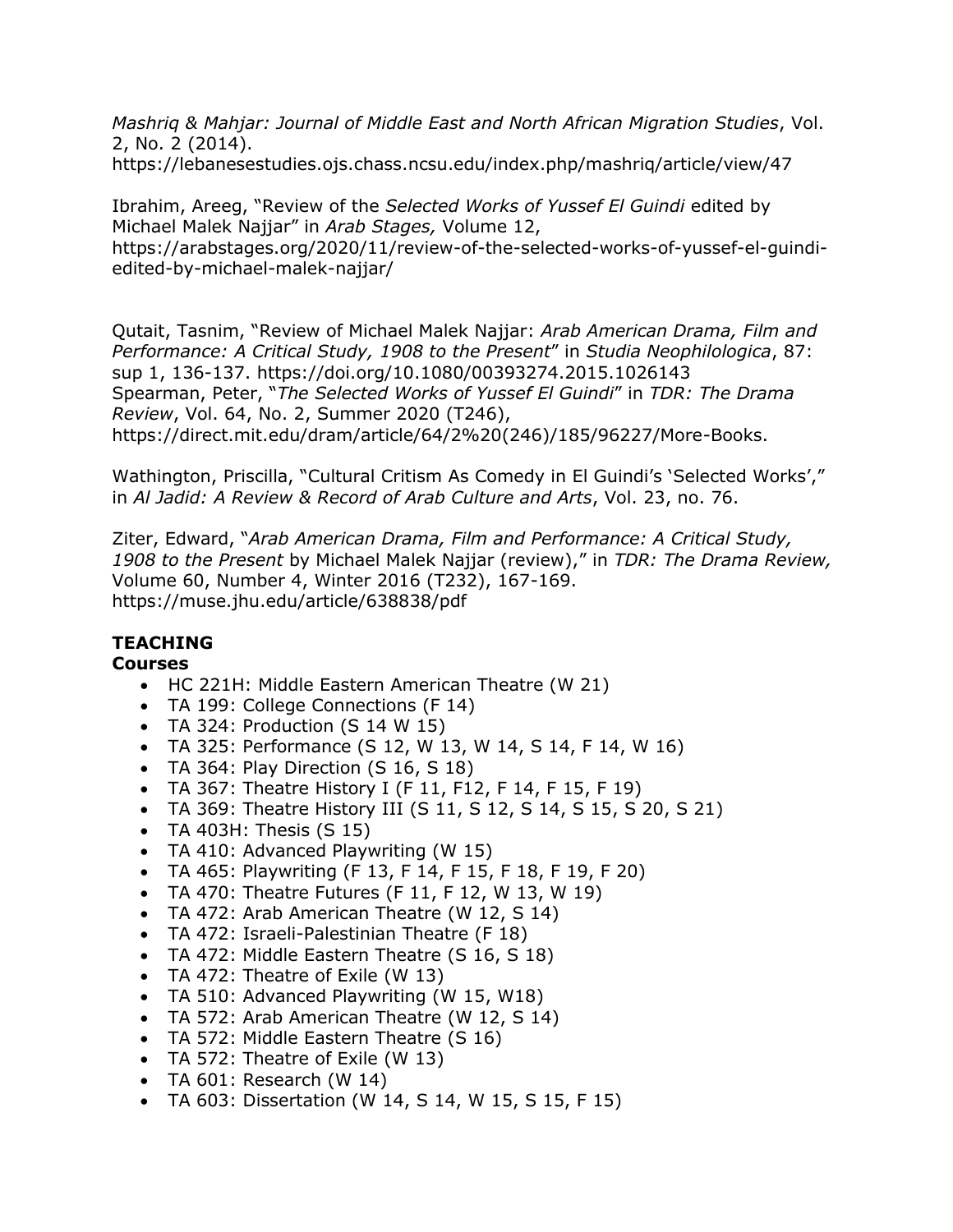- TA 607: Intercultural Theatre  $(S 12, W 14, W 16, W 18, W 20)$
- TA 607: Theatre Historiography (S 13)
- TA 609: Practicum (W 13, W 14, F 15)
- TA 651: Theatre Historiography (S 15)

## **Doctoral Dissertation Committees**

Waylon Lenk, Theatre Arts, PhD, in-progress (Chairperson) [Active] Rachel Foran, Theatre Arts, PhD, in-progress (Chairperson) [Active] Daniel Daly, Music Composition, PhD, in-progress (Institutional Representative) [Active]

Zeina Salame, Theatre Arts, PhD, in-progress (Chairperson) [graduated 2020] Jessica Rogers, Theatre Arts, PhD, (Chairperson) [graduated 2019] Olga Sanchez Saltveit, Theatre Arts, PhD (Core Member) [graduated 2019] Michelle Yeadon, Theatre Arts, PhD, (Chairperson) [graduated 2018] Tricia Rodley, Theatre Arts, PhD (Core Member) [graduated 2014] Kathleen Thomas, Theatre Arts, PhD (Core Member) [graduated 2013]

## **Masters Thesis Committees**

Mica Pointer, Theatre Arts, MA (Chairperson) [Active]

Joze Moreno Pelayo, International Studies, MA (Committee Member) [graduated 2017]

Leslie Gray, Theatre Arts, MA (Committee Member) [2014-2015]

Christine Madzik, Theatre Arts, MA (Committee Member) [2011-2012]

## **Honors College Faculty Advisor**

 Jessica Jaszewski, "Four Encounters: An Exploration of *Los Vendidos*." [Active] Alex Mentzel, "Rehearsing the Revolution: Franz Kafka's Minor Literature and the 'Other' Bertolt Brecht in an Original Translation and Anti-Authoritarian Adaptation of Kafka's *The Trial*." [graduated 2020]

 Cosette Adamson, "Critical Theory of Theatre: On Risk Taking and Socially Active Theatre." (Passed with Honors) [graduated 2019]

Kelsey Tidball, "Documentary and Verbatim Theatre: The Practice and Performance of Non-Fiction Drama." (Passed with Distinction) [graduated 2018] Nick Maurer, "The Abject in Science Fiction Theatre and Marked: A Play in Two Acts." 2016. (Passed with Distinction) [graduated 2016]

 Ariella Wolfe, "The Western Genre and Gun Violence in United States Culture: Using Theatre as a Laboratory for Social Critique." 2015. (Passed with Distinction) [graduated 2015]

 Grant Thackray, "Apartment 111: A Play About Our Culture's Oldest Imaginal Guardians." 2015. (Passed With Distinction) [graduated 2015]

 Michael Sugar, "Learning to Direct a Play: An Applied Investigation of Play-Script Analysis and Foundational Directing Techniques." 2014. (Passed with Distinction) [graduated 2014]

#### **PREVIOUS TEACHING EXPERIENCE**

2004-2007 **Portland Community College,** Portland, OR Chair, Theatre Arts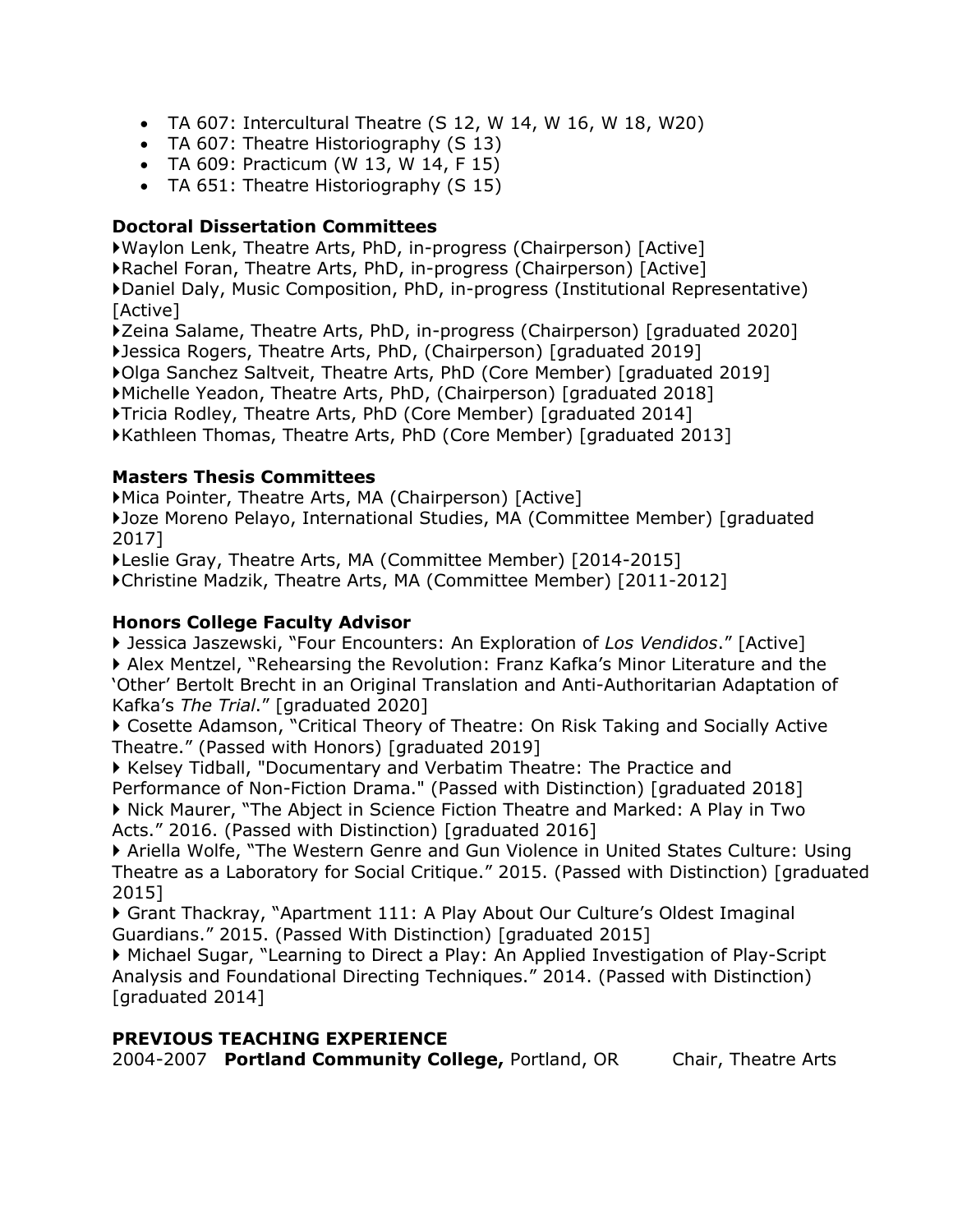2001-2003 **Mt. San Antonio College,** Walnut, CA Adjunct Instructor 1999-2006 **Bend Theatre for Young People,** Bend, OR Instructor/Director

#### **RELATED EXPERIENCE**

2007-Pres. **Kennedy Center/American College Theatre Festival** Respondent

- Volunteer respondent for the Kennedy Center/American College Theatre Festival.
- Responded to plays and musicals in Portland and Eugene.

 Attend plays, provide verbal and written responses, and nominate students for regional and national festivals.

1992-1997 **Riverside Repertory Theater (later Tricklock Company)** Founding Artistic **Director** 

- Founded theatre company and directed the first five years of growth.
- In charge of choosing seasons, budgeting, educational outreach programs.
- Director of mainstage productions.

## **SYMPOSIUMS/OBSERVERSHIPS**

2002 "Building the American Musical" SSDC Symposium, New York. 2003 Observership with Director James Burrows, *Will & Grace*, KoMut Ent.

# **UNIVERSITY OF OREGON SERVICE AFFILIATIONS**

Theatre Arts Department: Regular participation in season selection, policy revision, search committees (since 2011), New Voices Student Playwright Coordinator (2015, 2016, 2020).

Graduate Diversity Council (2020-2022)

Library Committee (2017-2019)

Transforming Education Design Team (trED) (2016-2019)

Member: Arabic Program Advisory Committee (2011-Present)

Participating Faculty: Ethnic Studies

Freshman Interest Group Faculty (2012-2017)

Member: Canadian Studies @ UO (2011-2017)

Faculty Mentor: Arab Student Union

# **PROFESSIONAL SERVICE**

Steering Committee Member, Middle Eastern/North African American Theatre Makers Alliance (MENATMA), 2018-Present. Nominated. (www.menatheatre.org)

Advisory Council, Road Less Traveled, Silk Road Rising Summer Theatre Festival, 2020-Present. Nominated.

Advisory Board, *Arab Stages*, Martin E. Segal Theatre Center of New York/Arabic Theatre Working Group of the International Federation for Theatre Research. Nominated. (http://www.arabstages.org/)

Advisory Board, New Arab American Theatre Works, Minneapolis, MN. Nominated. (http://www.newarabamericantheaterworks.org/)